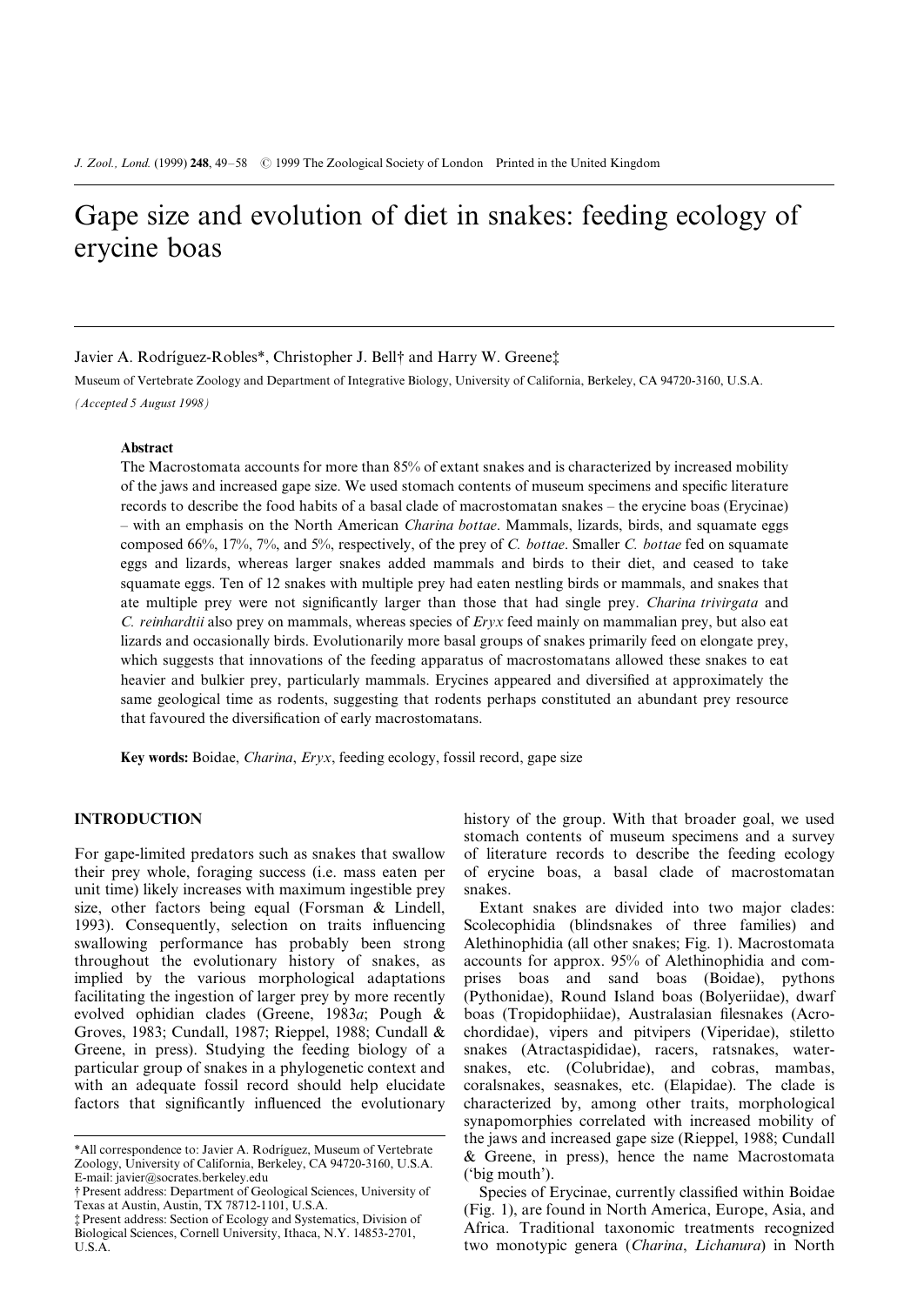

Fig. 1. Phylogenetic relationships among extant snakes, emphasizing those of erycine boas, *Charina* and *Eryx* (after Cadle, 1988; Cundall, Wallach & Rossman, 1993; Kluge, 1993).

America, with Old World species placed in one or two genera (an all-encompassing Eryx or a restricted Eryx with *Gongylophis* to accommodate the species *conicus*, colubrinus, muelleri, and whitakeri; Das, 1991; Tokar, 1995, 1996). Kluge (1993) documented 16 synapomorphies placing the Calabar burrowing `python' (traditionally placed in the monotypic Calabaria) within the Erycinae, and argued for the recognition of two named clades of erycines: Eryx to include the Old World sand boas (see also Szyndlar & Schleich, 1994); and Charina to include the North American forms plus C. reinhardtii (Calabar burrowing boa), a taxonomic arrangement we follow herein (Fig. 1).

The two species of New World erycines, Charina bottae and C. trivirgata, are allopatric in western North America. Charina bottae (rubber boa) occurs from south-western Canada to southern California in the United States, and eastward from western California to northern Wyoming and Colorado (Stewart, 1977). Rubber boas occur in grassland, chaparral, and woodland (Nussbaum, Brodie & Storm, 1983). They are good swimmers, burrowers, and climbers, and are largely crepuscular and nocturnal, but can also be active during the daytime (Ross, 1931; Stebbins, 1954; Peterson & Dorcas, 1992). Charina trivirgata (rosy boa) ranges from southern California to the tip of Baja California, and eastward to western Arizona and the state of Sonora in northwestern Mexico (Yingling, 1982). Rosy boas occur in deserts and rocky shrubland and can be active at night, dusk, or in the daytime (Klauber, 1931; H. W. Greene, pers. obs.). Charina reinhardtii inhabits forested habitats of equatorial west and central Africa (Kluge, 1993). Fourteen species of  $Eryx$  (sand boas) occupy primarily deserts and steppes (although E. conicus also occurs in luxuriant forests) from northern and western Africa, northward to the Balkan peninsula and northern coasts of the Caspian Sea in eastern Europe, and eastward throughout India, Sri Lanka, western China and Mongolia (Wall, 1911; Sorensen, 1988; Kluge, 1993). Adult erycines are typically < 1 m in total length, although the maximum size for the extant species is approximately 1.3 m and 1.14 kg (for E. johnii; Chari, 1950).

Our goals here are to evaluate variation in taxonomic composition of diets and erycine foraging tactics, with an emphasis on C. bottae. We also rely on the excellent fossil record of erycines and of rodents to gain a historical perspective on how prey characteristics may have influenced evolutionary innovations in the trophic apparatus of macrostomatans.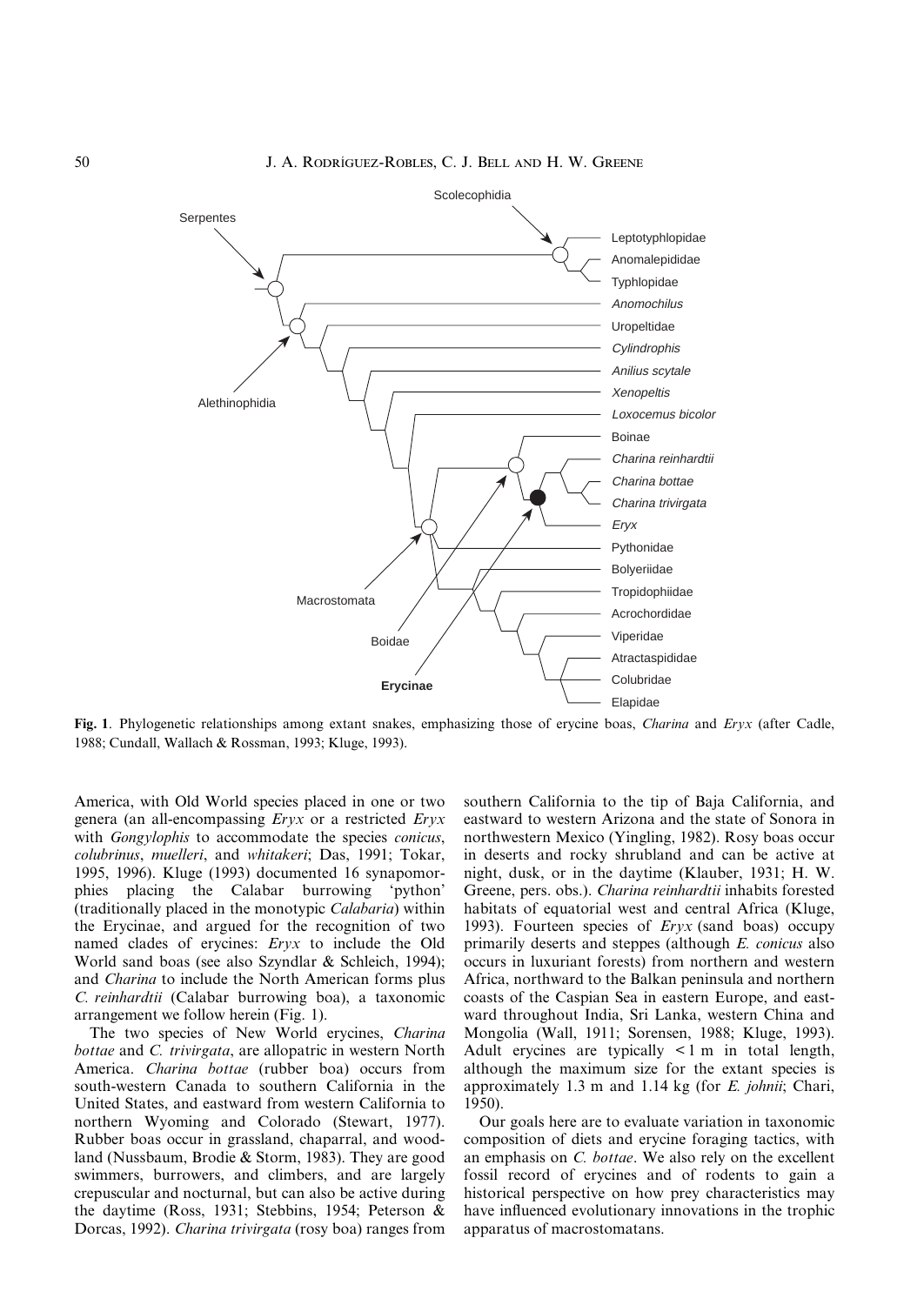## Feeding ecology of erycine boas 51

Table 1. Prey eaten by Charina bottae. `Perognathus (sensu lato) sp.' refers to Chaetodipus or Perognathus (sensu stricto). `Frequency' refers to the number of times each prey taxon was found in the entire sample; numbers in parentheses indicate the number of snakes that ate that particular prey

| Prey taxon                                      | Frequency    | Percentage of total<br>no. of prey | Source                                                          |
|-------------------------------------------------|--------------|------------------------------------|-----------------------------------------------------------------|
| Gastropoda                                      |              |                                    |                                                                 |
| Stylommatophora                                 |              |                                    |                                                                 |
| Arionidae                                       |              |                                    |                                                                 |
| Ariolimax columbianus                           | 1(1)         | 1.1                                | G. Anderson, pers. comm.                                        |
| Aves                                            |              |                                    |                                                                 |
| Passeriformes                                   |              |                                    |                                                                 |
| Paridae                                         |              |                                    |                                                                 |
| Parus rufescens                                 | 6(1)         | 6.7                                | Copper, Ohmart & Dahlsten, 1978                                 |
| Mammalia                                        |              |                                    |                                                                 |
| Insectivora                                     |              |                                    |                                                                 |
| Talpidae                                        |              |                                    |                                                                 |
| Scapanus latimanus                              | 3(1)         | 3.4                                | This study                                                      |
| cf. Scapanus latimanus                          | 3(1)         | 3.4                                | This study                                                      |
| Unidentified talpid                             | 2(1)         | 2.2                                | This study                                                      |
| Soricidae                                       |              |                                    |                                                                 |
| Sorex sp.                                       | 2(2)         | 2.2                                | This study; Koch & Peterson, 1995                               |
| Rodentia                                        |              |                                    |                                                                 |
| Dipodidae                                       |              |                                    |                                                                 |
| Zapus princeps                                  | 1(1)         | 1.1                                | Stebbins, 1954                                                  |
| Geomyidae                                       |              |                                    |                                                                 |
| Thomomys talpoides                              | 5(1)         | 5.6                                | Bartholomew & Lleyson, 1993                                     |
| Heteromyidae                                    |              |                                    |                                                                 |
| Perognathus (sensu lato) sp.                    | 1(1)         | 1.1                                | This study                                                      |
| Muridae                                         |              |                                    |                                                                 |
| Microtus californicus                           | 1(1)         | 1.1                                | This study                                                      |
| Microtus longicaudus                            | 1(1)         | 1.1                                | Brunson & Demaree, 1951                                         |
| cf. Microtus montanus                           | 1(1)         | 1.1                                | Fitch, 1936                                                     |
| Peromyscus maniculatus                          | 6(1)         | 6.7<br>4.5                         | This study                                                      |
| Peromyscus cf. P. maniculatus<br>Peromyscus sp. | 4(1)         | 1.1                                | This study                                                      |
| Unidentified rodent                             | 1(1)         | 14.6                               | This study                                                      |
|                                                 | 13(5)        |                                    | This study; Van Denburgh, 1922;<br>Agerter, 1932; Logier, 1932; |
|                                                 |              |                                    | Tanner & Tanner, 1939                                           |
| Unidentified mammal                             | 15(5)        | 16.9                               | This study; Cope, 1900                                          |
| Reptilia                                        |              |                                    |                                                                 |
| Squamata                                        |              |                                    |                                                                 |
| Anguidae                                        |              |                                    |                                                                 |
| Elgaria coerulea                                | 1(1)         | 1.1                                | P. Gregory, pers. comm.                                         |
| Elgaria sp.                                     | 6(6)         | 6.7                                | This study; Stebbins, 1954                                      |
| Phrynosomatidae                                 |              |                                    |                                                                 |
| Sceloporus occidentalis                         | 4(2)         | 4.5                                | This study; Van Denburgh, 1922                                  |
| <i>Sceloporus</i> sp.<br>Unidentified lizard    | 3(3)         | 3.4                                | This study; Cope, 1900                                          |
|                                                 | 1(1)         | 1.1                                | This study                                                      |
| Squamate eggs                                   |              |                                    | This study                                                      |
| 1<br>$\overline{c}$                             | 1(1)         | 1.1<br>1.1                         |                                                                 |
| 4                                               | 1(1)         |                                    | This study                                                      |
| 6 cf. Sceloporus graciosus eggs                 | 1(1)         | 1.1<br>1.1                         | This study<br>R. Staub, pers. comm.                             |
| Unidentified animal                             | 1(1)<br>4(4) | 4.5                                | This study                                                      |
| <b>Total</b>                                    | 89           |                                    |                                                                 |
|                                                 |              |                                    |                                                                 |

## METHODS

We examined 249 and 84 specimens of Charina bottae and C. trivirgata, respectively, in the California Academy of Sciences (CAS), San Francisco and the Museum of Vertebrate Zoology (MVZ), University of California, Berkeley. We checked for stomach contents by making a midventral incision in preserved specimens,

avoiding only type specimens and fragile individuals. Whenever possible, for each snake with prey we recorded locality data, body size (snout-vent length -SVL  $\pm$  1 cm), body mass ( $\pm$  0.1 g), and minimum number of items in the stomach. All squamate eggs in a single stomach were counted as one item because they may represent a feeding event at the same site and because sometimes their exact number was impossible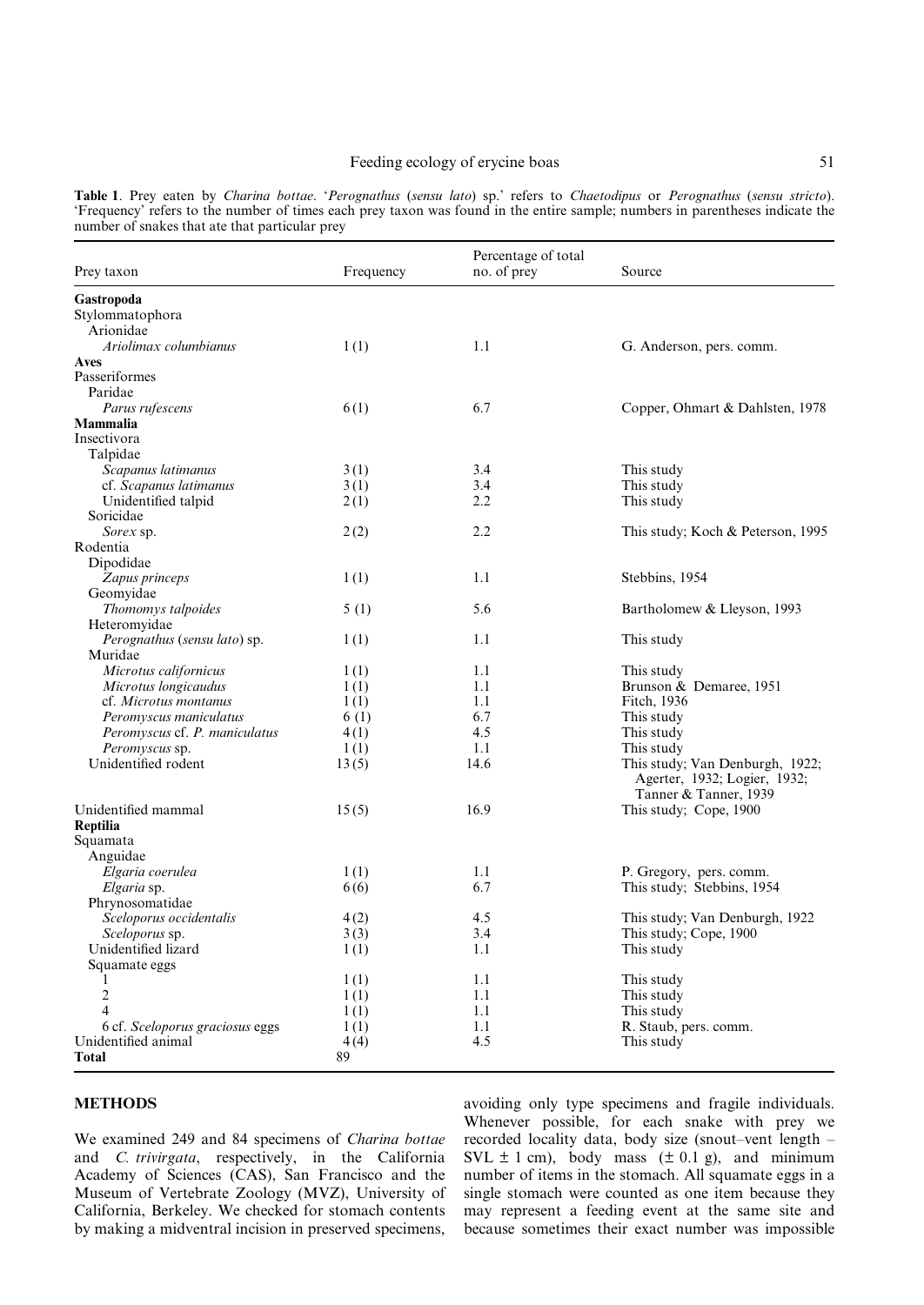Table 2. Records of *Charina bottae* that consumed multiple prey

| Museum catalogue number/source | Snake snout-vent length (cm) | No. of prey                     |  |
|--------------------------------|------------------------------|---------------------------------|--|
| CAS 28323                      | 52.2                         | 2 Sceloporus occidentalis       |  |
| Van Denburgh, 1922             |                              | 2 Sceloporus occidentalis       |  |
| Copper et al., 1978            | 52.8                         | 6 Parus rufescens               |  |
| MVZ 193419                     | 39.7                         | 3 Scapanus latimanus            |  |
| CAS 201590                     | 56.0                         | 3 cf. Scapanus latimanus        |  |
| MVZ 61915                      | 50.9                         | 2 unidentified talpids          |  |
| <b>CAS-SU 4189</b>             | 39.2                         | 6 Peromyscus maniculatus        |  |
| MVZ 140672                     | 31.8                         | 4 Peromyscus cf. P. maniculatus |  |
| Bartholomew & Lleyson, 1993    | 40.0                         | 5 Thomomys talpoides            |  |
| Van Denburgh, 1922             |                              | 6 unidentified rodents          |  |
| Logier, 1932                   |                              | 2 unidentified rodents          |  |
| Tanner & Tanner, 1939          |                              | 3 unidentified rodents          |  |



Fig. 2. Relationship between prey category and snake body size (SVL) in *Charina bottae* ( $n = 41$ ) and *C. trivirgata* ( $n = 7$ ).

to determine. Direction of ingestion (inferred from orientation in the stomach) and order of ingestion of multiple items were recorded as far as possible. Taxonomic identifications were made by comparison with specimens in the MVZ, whenever possible with specimens from the same county or state from which the snake was taken. Partially digested prey, especially those representing mammals, were carefully examined for diagnostic elements. Hair mats frequently contained complete or partial dentitions or isolated teeth that could be identified to genus or species. We weighed snakes and their intact or slightly digested prey after blotting and draining them briefly on paper towels to remove excess fluid.

Our data set also incorporates published dietary records (Table 1). We took care to account for redundancy among literature records (Cope, 1900 with Shaw & Campbell, 1974), and excluded accounts of prey taken in captivity (Lewis, 1946; Linder, 1963; Shaw & Campbell, 1974; Peabody, Johnson & Brodie, 1975) or under otherwise artificial circumstances (Borell, 1931; Macey, 1983). Values given are means  $\pm 1$  sp and P-values are 2-tailed.

### RESULTS

Forty Charina bottae (SVL =  $39.2 \pm 10.6$  cm, range  $= 12.7-56.0$  cm,  $n = 40$ ; body mass = 54.3  $\pm$  37.8 g, range = 3.5–150.1 g,  $n = 40$ , 16.1% of the specimens we examined, contained 54 at least partly identifiable prey items. Including 35 published and unpublished dietary records (from 17 snakes), 59 (66.3%) of 89 prey eaten by C. bottae were mammals,  $17$   $(16.9\%)$  were `lizards' (i.e. squamate reptiles other than snakes and amphisbaenians), six  $(6.7\%)$  were birds, four  $(4.5\%)$ were squamate eggs, one (1.1%) was a slug, and four were unidentified animals (Table 1; the high number of unidentified lizards, birds, and mammals is the result of stomach contents that consisted exclusively of a few scales, feathers, or clumps of hair with no cranial material). Published dietary records for which we could not determine the frequency of consumption by C. bottae included Elgaria coerulea (northern alligator lizard), unidentified birds, *Eutamias* sp. (chipmunks), and Zapus princeps ( jumping mouse; Weeks & Davis, 1963). Shrews have been noted to be commonly eaten by rubber boas (Nussbaum et al., 1983), but we found two records only among 89 prey. Forty-five  $(78.9\%)$  of 57 C. bottae with food contained a single prey, four (7.0%) snakes had two items, three (5.3%) had ingested three prey, one  $(1.8\%)$  had four, another one had five, and three rubber boas contained six prey each (Table 2). Twelve of 48 (25%) snakes large enough (i.e.  $SVL \geq 29.2$  cm) to eat mammals or birds had multiple prey. There was no significant difference in body size between snakes that had a single prey  $(SVL = 38.1 \pm 11.4 \text{ cm}, \text{ range} = 12.7{\text -}62.6 \text{ cm}, n = 37)$ and those that contained multiple prey (SVL  $= 45.3 \pm 8.7$  cm, range = 31.8–56.0 cm,  $n = 8$ ; singlefactor ANOVA,  $F_{(1,43)} = 2.83$ ,  $P = 0.10$ ). There was a significant difference in SVL among rubber boas that ate mammals  $(SVL = 44.2 \pm 7.4 \text{ cm}, \text{ range} = 31.0-$ 62.6 cm,  $n = 26$ , lizards (SVL = 32.2  $\pm$  10.6 cm, range = 20.5–52.2 cm,  $n=10$ ), and squamate eggs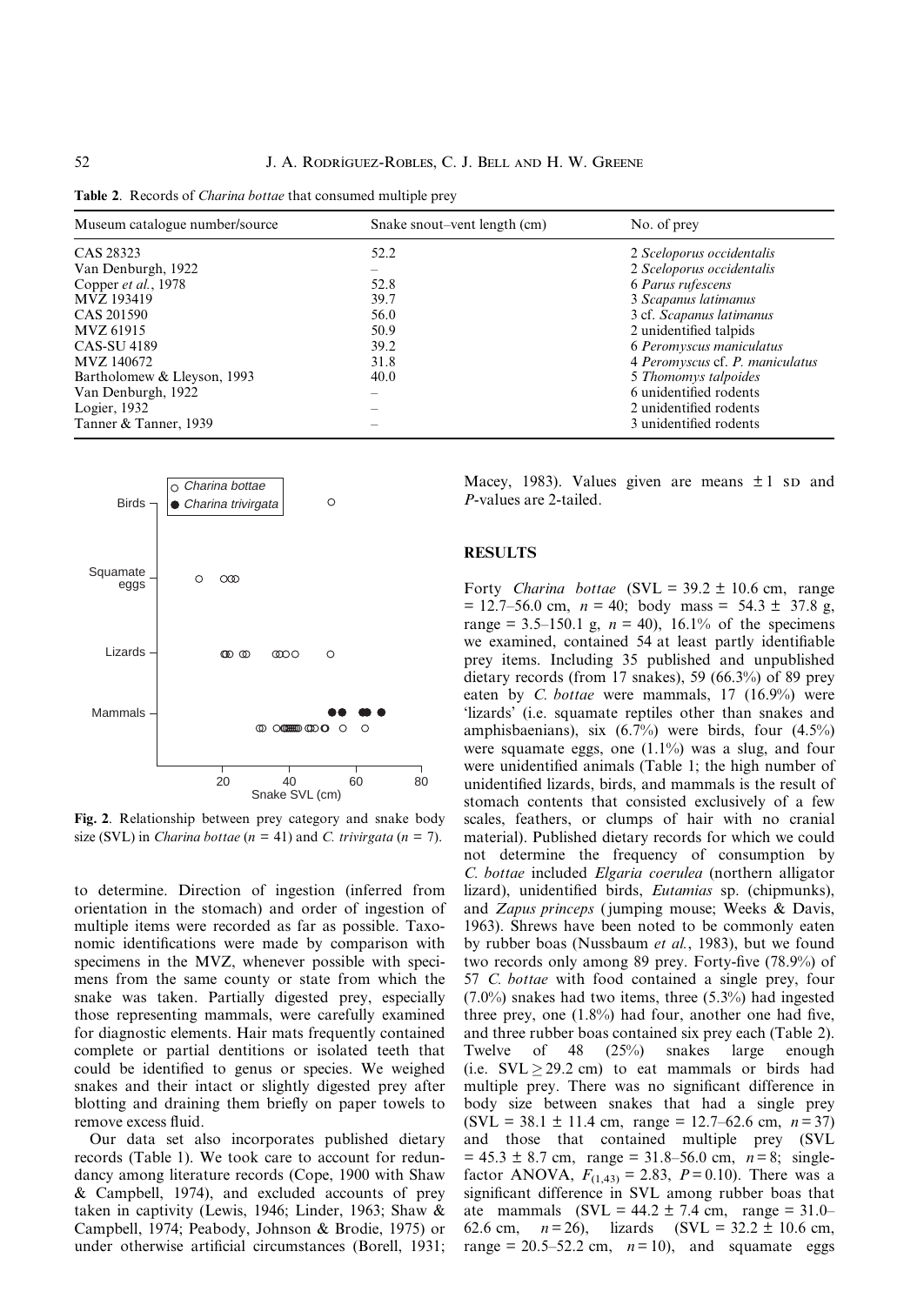

Fig. 3. Charina bottae (MVZ 193419), snout-vent length 39.7 cm, 52.5 g, from California (USA), with three broad-footed moles (Scapanus latimanus). Numbers next or attached to individual prey (or remains) indicate the order in which they were ingested.

(SVL = 19.7  $\pm$  4.9 cm, range = 12.7–23.6 cm,  $n=4$ ; single-factor ANOVA,  $F_{(2,37)} = 20.18$ ,  $P < 0.0001$ ; Fig. 2), and multiple comparison tests indicated that the differences among the three groups of snakes were significant.

Sixteen prey were swallowed head-first and six were ingested tail-first  $(16/6:$  [predicted]  $11/11$ ,  $G$ -test of independence with Williams' correction,  $G = 2.34$ , 1 d.f.,  $P = 0.13$ ). Three lizards were ingested head-first and two were ingested tail-first, in comparison with 13 mammals swallowed head-first and four ingested tail-first (Fisher's exact test,  $P = 0.59$ .

We could only reliably estimate prey mass of six nestling deer mice Peromyscus maniculatus (individual prey masses = 4.2, 5.4, 5.9, 6.0, 5.9, 6.0 g) eaten by a single C. bottae (CAS-SU 4189, 51.7 g). Relative prey mass (prey mass/snake mass) for the combined mice was 0.65. Prey mass of two of three Scapanus latimanus (broad-footed mole) taken by another C. bottae (MVZ 193419, 52.5 g; Fig. 3) was 4.9 and 5.6 g, which, assuming that the first item swallowed had a mass equal to the average of that of the other two moles, suggests that relative prey mass for the three prey was approximately 0.3.

Eight *Charina trivirgata*  $(SVL = 59.7 \pm 5.7 \text{ cm}$ , range = 53.0–67.7 cm,  $n = 7$ ; body mass = 170.7 ± 39.4 g, range = 129.1–243.7 g,  $n = 7$ ), 9.5% of the specimens we examined, contained single mammalian prey: one P. maniculatus, one Dipodomys sp., one Perognathus (sensu lato) sp., two unidentified rodents, and three unidentified mammals. Three prey were swallowed head-first and one was ingested tail-first. The only published dietary records we found for C. trivirgata were one adult Dipodomys sp. (kangaroo rat), one sciurid rodent (ground squirrel), four young rabbits in the same snake (Merker & Merker, 1995), and an unidentified mammal (Klauber, 1933). Thus, 12 C. trivirgata contained 15 prey, all mammals. Records of natural diet for two C. reinhardtii include only nestling murid rodents, one Dasymys incomtus (shaggy swamp rat) in one snake, and two Hybomys univittatus (one-striped forest mouse) in another (Gartlan & Struhsaker, 1971).

The natural diets of species of Eryx generally resemble those of the three species of Charina. Specific prey items include a gecko, birds, and a naked mole-rat in E. colubrinus; a lizard, several birds, and squirrels and other mammals in *E. conicus*; a vole in *E. elegans*; rodents in *E. jaculus*; geckos in *E. jayakari*; a shrew and rodents in E. johnii; several lizards, birds, and rodents, and a bat in E. miliaris; and lizards, birds, and several rodents in E. tataricus (Table 3). Although precise data are lacking, individual E. conicus with total lengths as small as 42 cm have eaten adult Funambulus palmarum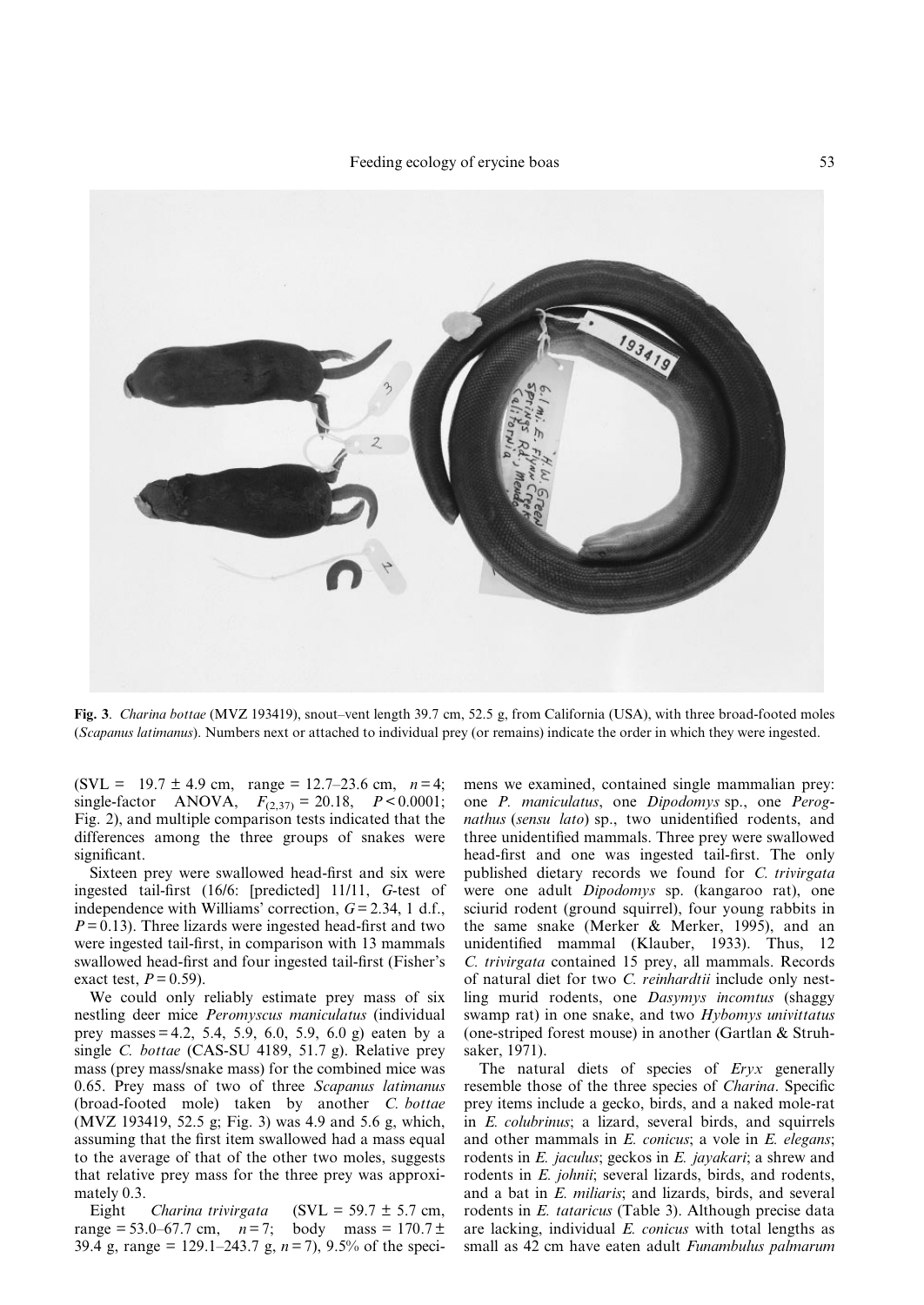# 54 **J. A. RODRIGUEZ-ROBLES, C. J. BELL AND H. W. GREENE**

Table 3. Dietary records for Eryx colubrinus, E. conicus, E. elegans, E. jaculus, E. jayakari, E. johnii, E. miliaris, and E. tataricus. Source: 1 =Wall, 1911; 2 = Levett-Yeats, 1914; 3 = Powell, 1914; 4 = Pitman, 1958; 5 = Bogdanov, 1962; 6 = Nikol'skii, 1964; 7 = Bogdanov, 1965; 8 =Minton, 1966; 9 = Bogdanov, 1970; 10 = Sharma & Vazirani, 1977; 11 = Khajuria & Agrawal, 1981; 12 = Shammakov, 1981; 13 = Daniel, 1983; 14 = Ataev, 1985; 15 = Gasperetti, 1988; 16 = Prakash, 1988; 17 = Braude, 1991

| Prey taxon                          | <b>Species</b>  | Source         | Prey taxon                     | Species        | Source   |
|-------------------------------------|-----------------|----------------|--------------------------------|----------------|----------|
|                                     | Eryx colubrinus |                |                                | Eryx miliaris  |          |
| Reptilia                            |                 |                | Reptilia                       |                |          |
| Squamata                            |                 |                | Squamata                       |                |          |
| Gekkonidae                          |                 |                | Agamidae                       |                |          |
| Stenodactylus sp.                   |                 | 15             | Phrynocephalus helioscopus     |                | 5        |
| Aves                                |                 |                | Phrynocephalus mystaceus       |                | 5,9      |
| Ciconiiformes                       |                 |                | Phrynocephalus interscapularis |                | 12       |
| Charadriidae                        |                 |                | Trapelus sanguinolentus        |                | 5, 9, 12 |
| Charadrius asiaticus                |                 | 4              | Gekkonidae                     |                |          |
| Passeriformes                       |                 |                | Crossobamon eversmanni         |                | 12       |
| Passeridae                          |                 |                | Teratoscincus scincus          |                | 5        |
| 2 Motacilla aguimp                  |                 | 4              | Lacertidae                     |                |          |
| Unidentified birds                  |                 | $\overline{4}$ | Eremias grammica               |                | 5, 12    |
| <b>Mammalia</b>                     |                 |                | Eremias scripta                | 5, 12          |          |
| Rodentia                            |                 |                | Scincidae                      |                |          |
| Bathyergidae                        |                 |                | Eumeces schneideri             |                | 5        |
| 1 Heterocephalus glaber             |                 | 17             | Aves                           |                |          |
|                                     |                 |                | Passeriformes                  |                |          |
|                                     | Eryx conicus    |                | Passeridae                     |                |          |
| Reptilia                            |                 |                | Passer domesticus              |                | 7        |
| Squamata                            |                 |                | Passer montanus                |                | 9        |
| Agamidae                            |                 |                | Motacilla alba                 |                | 5, 9     |
| Calotes versicolor                  |                 | 3              | 1 unidentified bird            |                | 9        |
| Aves                                |                 |                | Mammalia                       |                |          |
| Columbiformes                       |                 |                | Chiroptera                     |                |          |
| Columbidae                          |                 |                | 1 unidentified bat             |                | 7        |
| 1 Streptopelia senegalensis         |                 | 16             | Rodentia                       |                |          |
| Passeriformes                       |                 |                | Dipodidae                      |                |          |
| Sturnidae                           |                 |                | Dipus sagitta                  |                | 5, 7     |
| 1 Acridotheres tristis<br>Svlviidae |                 | 2              | Muridae                        |                |          |
|                                     |                 |                | Cricetulus migratorius         |                | 5, 7     |
| 1 Turdoides striatus                |                 | 2              | <i>Cricetulus</i> sp.          |                | 5        |
| Upupiformes                         |                 |                | Ellobius talpinus              |                | 7        |
| Upupidae                            |                 |                | Meriones libycus               |                | 5,7      |
| 1 Upupa epops<br>Mammalia           |                 | 2              | Meriones meridianus            |                | 9,12     |
|                                     |                 |                | Mus musculus                   |                | 5, 7     |
| Rodentia                            |                 |                | Rhombomys opimus               |                | 9        |
| Sciuridae                           |                 |                | Sciuridae                      |                |          |
| 2 Funambulus palmarum               |                 | $\mathbf{1}$   | Spermophilus sp.               |                | 9        |
| Funambulus sp.                      |                 | 13             |                                |                |          |
| 1 unidentified mammal               |                 | 11             |                                | Eryx tataricus |          |
|                                     | Eryx elegans    |                | Reptilia                       |                |          |
| Mammalia                            |                 |                | Squamata                       |                |          |
| Rodentia                            |                 |                | Agamidae<br>Stellio lehmanni   |                | 14       |
| Muridae                             |                 |                | Lacertidae                     |                |          |
| 1 unidentified vole                 |                 | 14             | Eremias argus                  |                | 14       |
|                                     |                 |                |                                |                |          |
|                                     | Eryx jaculus    |                | Eremias velox                  |                | 14       |
| Mammalia                            |                 |                | Aves<br>Passeriformes          |                |          |
| Rodentia                            |                 |                | Fringillidae                   |                |          |
| Unidentified rodents                |                 | 6              | Emberiza bruniceps             |                | 9        |
|                                     | Eryx jayakari   |                | Emberiza sp.                   |                | 14       |
| Reptilia                            |                 |                | Passeridae                     |                |          |
| Squamata                            |                 |                | Passer domesticus              |                | 9        |
| Gekkonidae                          |                 |                | Mammalia                       |                |          |
| Hemidactylus spp.                   |                 | 15             | Rodentia                       |                |          |
| <i>Stenodactylus</i> spp.           |                 | 15             | Dipodidae                      |                |          |
|                                     |                 |                | Allactaga elater               |                | 7        |
|                                     | Eryx johnii     |                | Dipus sagitta                  |                | $\tau$   |
| Mammalia                            |                 |                | Pygeretmus pumilio             |                | 7        |
| Insectivora                         |                 |                | Muridae                        |                |          |
| Soricidae                           |                 |                | Alticola argentatus            |                | 7        |
| 1 juvenile Suncus sp.               |                 | 8              | Cricetulus migratorius         |                | $\tau$   |
| Rodentia                            |                 |                | Ellobius talpinus              |                | $\tau$   |
| Muridae                             |                 |                | cf. Ellobius sp.               |                | 14       |
| 1 Meriones sp.                      |                 | 10             | Meriones libycus               |                | 7, 14    |
| Sciuridae                           |                 |                | Meriones tamariscinus          |                | $\tau$   |
| 1 unidentified squirrel             |                 | 3              | Mus musculus                   |                | 14       |
|                                     |                 |                | Rhombomys opimus               |                | 7, 14    |
|                                     |                 |                | Sciuridae                      |                |          |
|                                     |                 |                | Spermophilus fulvus            |                | 7        |
|                                     |                 |                | Spermophilus sp.               |                | 14       |
|                                     |                 |                |                                |                |          |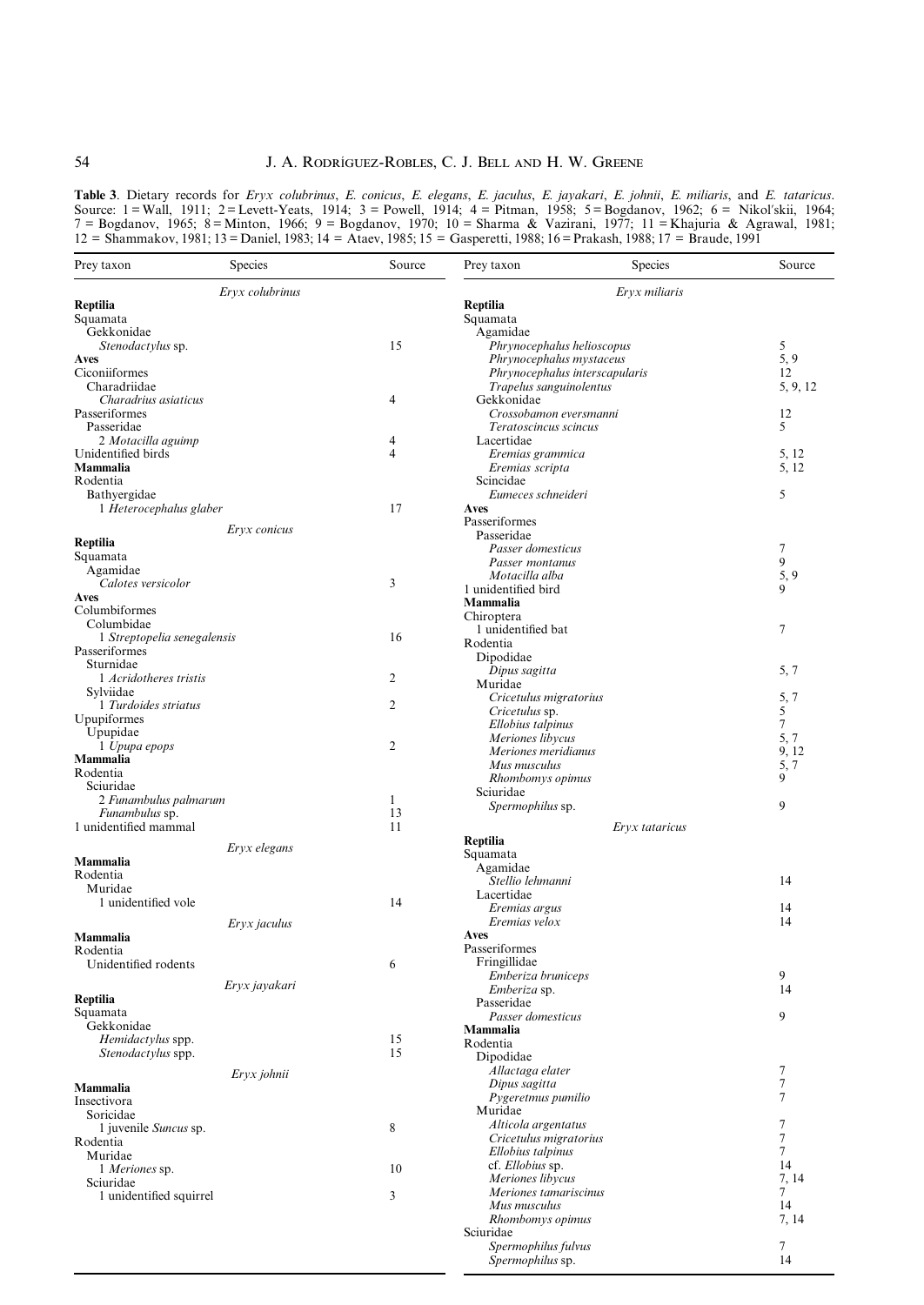(three-striped palm squirrel; head-body length  $12-$ 19 cm, mass  $100-160$  g), and thus sometimes take prey that approach their own body mass (Wall, 1911).

#### DISCUSSION

Our study suggests that small C. bottae feed primarily on squamate eggs and lizards; larger snakes cease to eat squamate eggs and add birds and various species of mammals to their diets. Similar ontogenetic dietary shifts from ectotherms to endotherms are widespread among other snakes, including various boines (Henderson et al., 1987; Henderson, 1993), pythons (Shine & Slip, 1990), vipers (Fitch, 1960; Shine et al., 1998), colubrids (Mushinsky, Hebrard & Vodopich, 1982; Greene, 1989; Rodríguez-Robles, Bell & Greene, 1999), and elapids (Shine, 1980). Such shifts presumably reflect the absolutely larger gape required to consume even the smallest mammals and birds (e.g. the head of a small C. bottae [MVZ 43608], SVL =  $29.2$  cm, is only 0.7 cm in maximum width). Predation on clumped nestlings is clearly a significant aspect of the foraging biology of adult *C. bottae* (all multiple items in 12 rubber boas were individuals of the same prey species, and in at least seven cases were nestlings), and the collective body mass of a litter may well exceed that of an adult of the same species. The relatively high incidence of tail-first prey ingestion by  $C$ . *bottae* perhaps reflects predation on relatively small items, as nestlings have low relative prey mass ratios and small diameters compared to snake head size (cf. Greene, 1976; Rodríguez-Robles & Leal, 1993). Our findings for C. trivirgata and Old World erycines imply diets generally similar to that of C. bottae, including at least occasional consumption of both nestling mammals and of relatively bulky, heavy prey.

Indirect evidence and fortuitous field observations document both wide-foraging and ambush-hunting tactics among erycines. Nestling birds and rodents are necessarily sedentary, so C. bottae and C. reinhardtii must encounter those prey by wide-foraging rather than ambush; in fact, these two species have been seen crawling into nests (Ross, 1931; Gartlan & Struhsaker, 1971; Copper, Ohmart & Dahlsten, 1978). An observation of a C. trivirgata coiled above a Neotoma sp. (woodrat) nest (Klauber, 1924) may imply ambush tactics by rosy boas. Eryx conicus and  $E$ . jaculus use both wide-foraging and ambush tactics in hunting prey ± the former species was observed to conceal itself at the base of trees to seize passing palm squirrels, and within a hole to capture doves feeding on a nearby dung heap (Daniel, 1983; Prakash, 1988; Tokar, 1995). Erycines thus may prove fruitful subjects for exploring the costs and benefits of alternative foraging modes (see Huey  $\&$ Pianka, 1981; Secor & Nagy, 1994), and field studies may determine if these snakes capture agamid lizards and other diurnally active species by ambush-hunting or by wide-foraging for those prey in their nocturnal retreats.

Comparisons with immediate outgroups, the basal alethinophidians (i.e. Anomochilus, uropeltids, Cylindrophis, Anilius scytale, Xenopeltis, Loxocemus bicolor; Fig. 1), provide insights into the early evolution of erycines. Most basal alethinophidians have strongly constrained gapes due to retention of a primitive jaw anatomy (Cundall & Greene, in press) and therefore primarily eat elongate prey (e.g. eels, caecilians, limbless squamates, earthworms; Greene, 1983a, 1997; Valls-Moraes & Yuki, 1998). Observations on some successive extant outgroups to Macrostomata  $(L. bicolor - Mora,$ 1991; scolecophidians - Gehlbach, Watkins & Kroll, 1971; Webb & Shine, 1992; varanoid lizards - Pregill, Gauthier & Greene, 1986) suggest that snakes primitively used wide-foraging rather than ambush-hunting techniques. In contrast, boines, pythons, and more derived lineages (e.g. pitvipers) primarily rely on ambush-hunting (Greene, 1983b; Slip & Shine, 1988; Greene, 1992; Secor & Nagy, 1994) and often take prey that are both heavy and bulky (Greene, 1983b; Shine & Slip, 1990), which implies that those two innovations may have characterized the feeding biology of ancestral macrostomatans. Erycines use both ambush-hunting and the primitive wide-foraging behaviour and take heavy, bulky prey (which sometimes approach the snake's own mass) as well as light-weight, but bulky prey (i.e. nestling mammals and birds). Provided that erycines arose within a clade including boines and pythons (Fig. 1), frequent predation on nestling mammals and reversal to wide-foraging by erycines represent subsequent modifications of the feeding biology characteristic of the earliest macrostomatans.

The fossil record of erycines and rodents is consistent with our scenario of early macrostomatan evolution. The 12 described genera of fossil North American erycines, some of them of questionable status, consist almost entirely of isolated vertebrae or short sequences of articulated vertebrae (Holman, 1979; Harding & Holman, 1982; but see Breithaupt & Duvall, 1986). If Helagras is an erycine, the fossil record for this group extends to the Early Paleocene (approx. 65 million years ago [Mya]). Cheilophis, Huberophis, Lithophis, and one species each of *Calamagras* and *Ogmophis* are known from the Eocene  $(54-38 \text{ Mya})$ . A rich erycine fossil history from widely scattered Eurasian and Middle Eastern localities dates from the Eocene (Hoffstetter & Rage, 1972; Milner, 1986; Rage, 1987; Thomas et al., 1991; Rage & Augé, 1993; Szyndlar and Schleich, 1994). The origin of erycines has been disputed, but based on his phylogenetic hypothesis for these snakes, Kluge (1993) suggested that the clade radiated initially in the Old World. Although rodents first appear in the fossil record of many Asian and North American localities in the Late Paleocene  $(57-54 \text{ Mya})$ , phylogeneticallyderived biogeographic reconstructions and the occurrence of older basal rodents (or rodent sister taxa, depending upon the definition of Rodentia) in Asia unambiguously support an Asiatic origin for the group (Vianey-Liaud, 1985; Li et al., 1987; Dashzeveg, 1990, Meng et al., 1994; McKenna & Bell, 1997; Beard, 1998).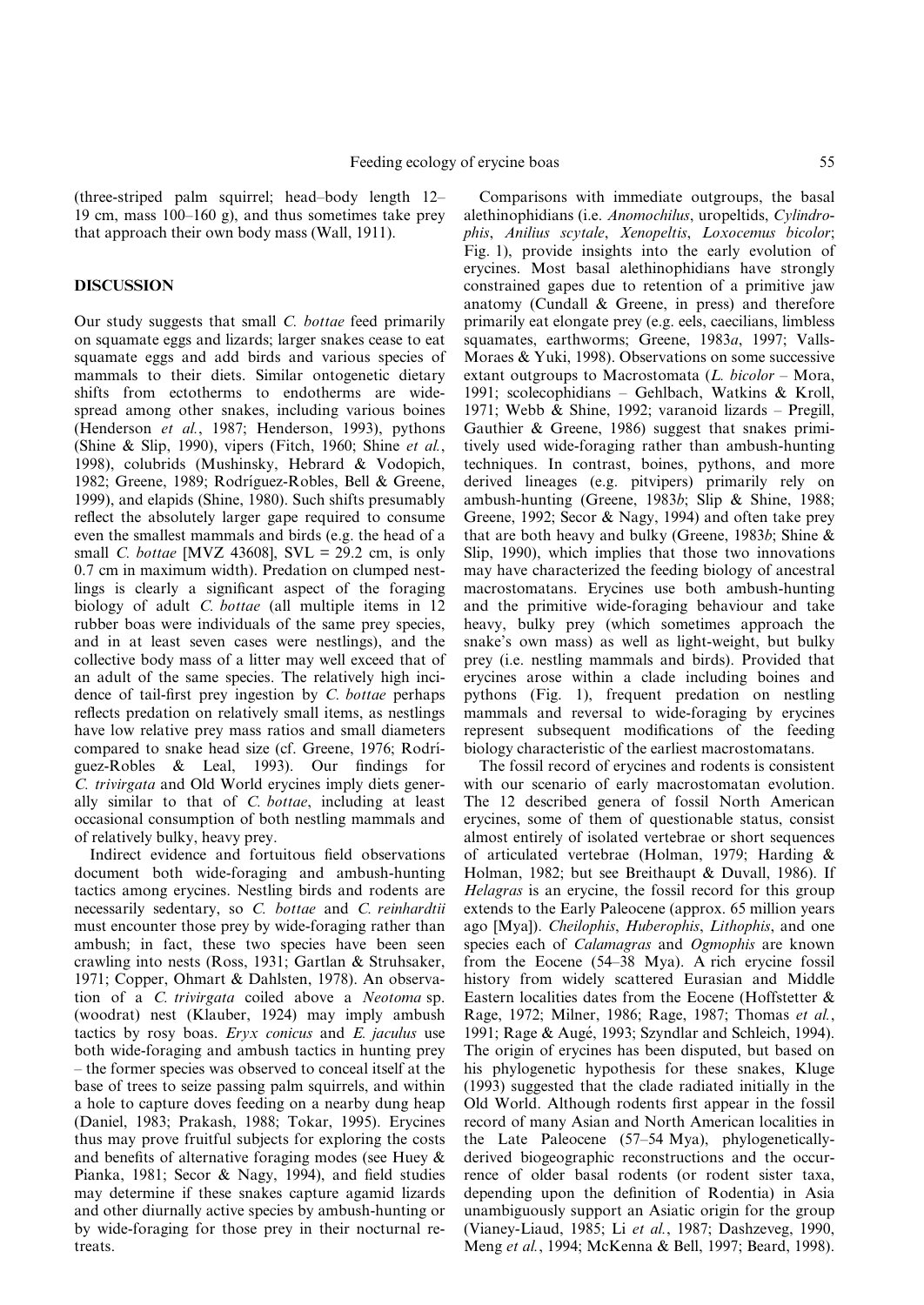Available evidence thus indicates a roughly contemporaneous origin for erycine boas and rodents, during widespread conversion from forests to steppes and other more open environments (Behrensmeyer *et al.*, 1992). We suggest that the early radiation of rodents, with their rapid life cycles and exuberant fecundity, may have provided special circumstances of prey size, shape, and abundance that favoured the diversification of the ancestors of modern erycines.

#### Acknowledgements

We thank J. V. Vindum and R. C. Drewes (CAS) for allowing us to examine specimens; G. Anderson, P. T. Gregory, and R. Staub for their unpublished observations on the diet of Charina bottae; T. J. Papenfuss and B. M. Waggoner for providing and translating Russian literature; P. Rasmussen, N. K. Johnson, and J. L. Patton for clarifying avian and mammalian taxonomy; and J. V. Vindum, R. C. Drewes, E. Hekkala, and M. Koo for their valuable help during our numerous visits to CAS. This research was partly funded by a Mentored Research Award from the Office of the Dean of the Graduate Division and by an Annie M. Alexander Fellowship from the Museum of Vertebrate Zoology, University of California, Berkeley, to JAR; by a Samuel P. Welles and Dorothy Hampton Welles Award from the Museum of Paleontology, University of California, Berkeley, to CJB; and by a grant from the National Science Foundation to HWG.

#### **REFERENCES**

- Agerter, K. S. (1932). A record snake found. Yellowstone Nat. Notes 9: 33-34.
- Ataev, C. A. (1985). Reptiles of the mountains of Turkmenistan. Ashkhabad, Turkmenistan: Ylym. [In Russian.]
- Bartholomew, B. D. & Lleyson, C. (1993). Natural history notes: Charina bottae (rubber boa). Food. Herpetol. Rev. 24: 105-106.
- Beard, K. C. (1998). East of Eden: Asia as an important center of taxonomic origination in mammalian evolution. In Dawn of the age of mammals in Asia: 5-39. Beard, K. C. & Dawson, M. R. (Eds). Bull. Carnegie Mus. Nat. Hist. No. 34.
- Behrensmeyer, A. K., Damuth, J. D., DiMichele, W. A., Potts, R., Sues, H.-D. & Wing, S. L. (Eds). (1992). Terrestrial ecosystems through time: evolutionary paleoecology of terrestrial plants and animals. Chicago: University of Chicago Press.
- Bogdanov, O. P. (1962). Reptiles of Turkmenia. Ashkhabad, Turkmenistan: Academy of Sciences of the Turkmenian Soviet Socialist Republic. [In Russian.]
- Bogdanov, O. P. (1965). Ecology of reptiles of central Asia. Tashkent: Nauka Publishing of the Uzbek Soviet Socialist Republic. [In Russian.]
- Bogdanov, O. P. (1970). Birds as food items of reptiles. In The living world of Turkmenia (land vertebrates): 123-133. Gladkov, N. A., Tashliev, A. G., Bannikov, A. G., Dement'ev G. P. & Sopyev, O. S. (Eds). Ashkhabad, Turkmenistan: Ylym. [In Russian.]
- Borell, A. E. (1931). Notes on food habits of a rubber snake. Copeia 1931: 141.
- Braude, S. H. (1991). Which naked mole-rats volcano? In The biology of the naked mole-rat: 185-194. Sherman, P. W., Jarvis, J. U. M. & Alexander, R. D. (Eds). Princeton: Princeton University Press.
- Breithaupt, B. H. & Duvall, D. (1986). The oldest record of serpent aggregation. Lethaia 19: 181-185.
- Brunson, R. B. & Demaree, H. A., Jr. (1951). The herpetology of the Mission Mountains, Montana. Copeia 1951: 306-308.
- Cadle, J. E. 1988. Phylogenetic relationships among advanced snakes: a molecular perspective. Univ. Calif. Publ. Zool. 119:  $1 - 77$
- Chari, V. K. (1950). The record black earth boa [Eryx johni (Russell)]. J. Bombay Nat. Hist. Soc. 49: 127.
- Cope, E. D. (1900). The crocodilians, lizards, and snakes of North America. Report of the U.S. National Museum for 1898: 153±1294.
- Copper, W. A., Ohmart, C. P. & Dahlsten, D. L. (1978). Predation by a rubber boa on chestnut-backed chickadees in an artificial nesting site. West. Birds 9: 41-42.
- Cundall, D. (1987). Functional morphology. In Snakes: ecology and evolutionary biology: 106-140. Seigel, R. A., Collins, J. T. & Novak, S. S. (Eds). New York: McGraw-Hill Publishing Company.
- Cundall, D. & Greene, H. W. (In press.) Feeding in snakes. In Feeding in tetrapod vertebrates. Form, function, phylogeny. Schwenk, K. (Ed.). San Diego: Academic Press.
- Cundall, D., Wallach, V. & Rossman, D. A. (1993). The systematic relationships of the snake genus Anomochilus. Zool. J. Linn. Soc. 109: 275-299.
- Daniel, J. C. (1983). The book on Indian reptiles. Bombay, India: Bombay Natural History Society.
- Das, I. (1991). A new species of Eryx (Boidae: Serpentes: Squamata) from south-western India. J. Bombay Nat. Hist. Soc. 88: 92±97.
- Dashzeveg, D. (1990). The earliest rodents (Rodentia, Ctenodactyloidea) of Central Asia. Acta Zool. Cracov. 33: 11-35.
- Fitch, H. S. (1936). Amphibians and reptiles of the Rogue River Basin, Oregon. Am. Midl. Nat. 17: 634-652.
- Fitch, H. S. (1960). Autecology of the copperhead. Univ. Kansas Publ. Mus. Nat. Hist. 13: 85-288.
- Forsman, A. & Lindell, L. E. (1993). The advantage of a big head: swallowing performance in adders, Vipera berus. Funct. Ecol. 7: 183±189.
- Gartlan, J. S. & Struhsaker, T. T. (1971). Notes on the habits of the Calabar ground python (Calabaria reinhardtii Schlegel) in Cameroon, West Africa. Br. J. Herpetol. 4: 201-202.
- Gasperetti, J. (1988). Snakes of Arabia. In Fauna of Saudi Arabia 9: 169-450. Büttiker, W. & Krupp, F. (Eds). Riyadh, Saudi Arabia: National Commission for Wildlife Conservation and Development.
- Gehlbach, F. R., Watkins, J. F., II & Kroll, J. C. (1971). Pheromone trail-following studies of typhlopid, leptotyphlopid, anc colubrid snakes. Behaviour 40: 282-294.
- Greene, H. W. (1976). Scale overlap, a directional sign stimulus for prey ingestion by ophiophagous snakes. Z. Tierpsychol. 41: 113±120.
- Greene, H. W. (1983a). Dietary correlates of the origin and radiation of snakes. Am. Zool. 23: 431-441.
- Greene, H. W. (1983b). Boa constrictor (boa, béquer, boa constrictor). In Costa Rican natural history: 380-382. Janzen, D. H. (Ed.) Chicago: University of Chicago Press.
- Greene, H. W. (1989). Ecological, evolutionary, and conservation implications of feeding biology in Old World cat snakes, genus Boiga (Colubridae). Proc. Calif. Acad. Sci. 46: 193-207.
- Greene, H. W. (1992). The ecological and behavioral context for pitviper evolution. In Biology of the pitvipers:  $107-117$ . Campbell, J. A. & Brodie, E. D., Jr. (Eds). Tyler, Texas: Selva.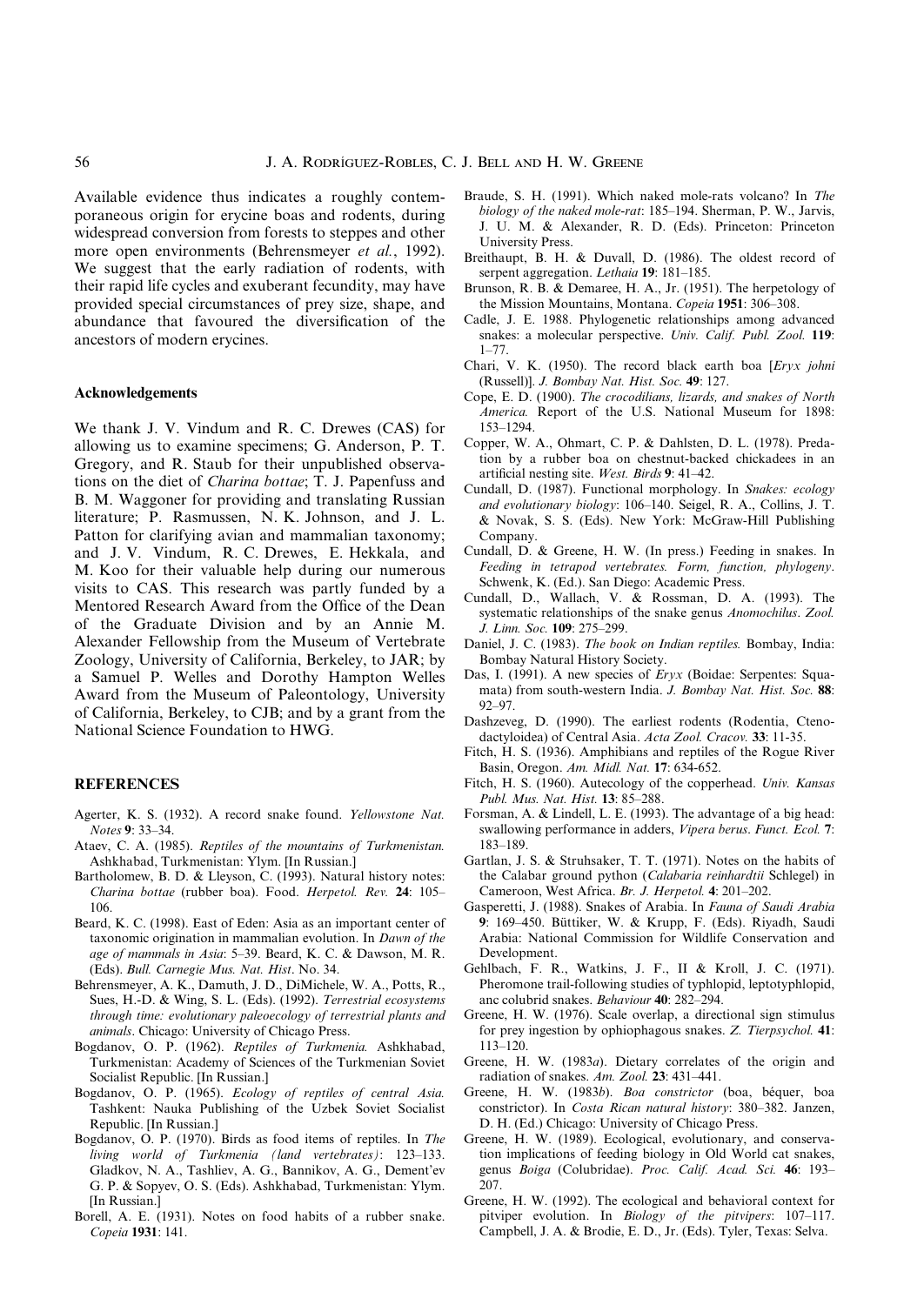- Greene, H. W. (1997). Snakes: the evolution of mystery in nature. Berkeley: University of California Press.
- Harding, J. H. & Holman, J. A. (1982). The paleohistory of snakes in North America  $-$  a brief review. Bull. Chicago Herpetol. Soc. 17: 33-45.
- Henderson, R. W. (1993). Foraging and diet in West Indian Corallus enydris (Serpentes: Boidae). J. Herpetol. 27: 24-28.
- Henderson, R. W., Noeske-Hallin, T. A., Ottenwalder, J. A. & Schwartz, A. (1987). On the diet of the boa Epicrates striatus on Hispaniola, with notes on E. fordi and E. gracilis. Amphib.- Reptilia 8: 251-258.
- Hoffstetter, R. & Rage, J.-C. (1972). Les Erycinae fossiles de France. Compréhension et histoire de la sous-famille. Ann. Paléontol. (Vertébr.) 58: 81-124.
- Holman, J. A. (1979). A review of North American Tertiary snakes. Publ. Mus. Mich. State Univ., Paleontol. Ser. 1: 203-260.
- Huey, R. B. & Pianka, E. R. (1981). Ecological consequences of foraging mode.  $Ecology$  62: 991-999.
- Khajuria, H. & Agrawal, H. P. (1981). Studies on wild life of Narbada Valley-Part II. Reptilia. Rec. Zool. Surv. India 78: 21-36.
- Klauber, L. M. (1924). Notes on the distribution of snakes in San Diego County, California. Bull. Zool. Soc. San Diego 1: 1-23.
- Klauber, L. M. (1931). A new subspecies of the California boa, with notes on the genus Lichanura. Trans. San Diego Soc. Nat. Hist.  $6: 305-318$ .
- Klauber, L. M. (1933). Notes on *Lichanura. Copeia* 1933: 214-215.
- Kluge, A. (1993). Calabaria and the phylogeny of erycine snakes. Zool. J. Linn. Soc. 107: 293-351.
- Koch, E. D. & Peterson, C. R. (1995). Amphibians and reptiles of Yellowstone and Grand Teton national parks. Salt Lake City: University of Utah Press.
- Levett-Yeats, G. A. (1914). Earth snake attacking a myna. J. Bombay Nat. Hist. Soc. 23: 371-372.
- Lewis, T. H. (1946). Notes on reptiles from the state of Washington. Copeia 1946: 155-159.
- Li, C. K., Wilson, R. W., Dawson, M. R. & Krishtalka, L. (1987). The origin of rodents and lagomorphs. In Current mammalogy 1: 97–108. Genoways, H. H. (Ed.). New York: Plenum Press.
- Linder, A. D. (1963). Ophiophagy by the rubber boa. Herpetologica 19: 143.
- Logier, E. B. S. (1932). Some account of the amphibians and reptiles of British Columbia. Trans. R. Can. Inst. 18, Part 2(40): 311-336.
- Macey, R. H. (1983). Life history notes: Charina bottae bottae (Pacific rubber boa). Food. Herpetol. Rev. 14: 19.
- McKenna, M. C. & Bell, S. K. (1997). Classification of mammals above the species level. New York: Columbia University Press.
- Meng, J., Wyss, A. R., Dawson, M. R. & Zhai, R. (1994). Primitive fossil rodent from Inner Mongolia and its implications for mammalian phylogeny. Nature (Lond.)  $370$ : 134-136.
- Merker, G. & Merker, C. (1995). The allure of rosy boas. Reptiles  $2:48-63.$
- Milner, A. C. (1986). Amphibians and squamates from the Palaeogene of England. In Studies in herpetology: 685-688. Roček, Z. (Ed.). Prague: Charles University.
- Minton, S. A., Jr. (1966). A contribution to the herpetology of West Pakistan. Bull. Am. Mus. Nat. Hist. 134: 27-184.
- Mora, J. M. (1991). Life history notes: Loxocemus bicolor (Burrowing python). Feeding behavior. Herpetol. Rev. 22: 61.
- Mushinsky, H. R., Hebrard, J. J. & Vodopich, D. S. (1982). Ontogeny of water snake foraging ecology. Ecology 63: 1624-1629.
- Nikol'skii, A. M. (1964). Fauna of Russia and adjacent countries. Reptiles, vol. II, Ophidia. Jerusalem: Israel Program for Scientific Translations.
- Nussbaum, R. A., Brodie, E. D., Jr. & Storm, R. M. (1983). Amphibians and reptiles of the Pacific Northwest. Moscow, Idaho: University Press of Idaho.
- Peabody, R. B., Johnson, J. A. & Brodie, E. D., Jr. (1975). Intraspecific escape from ingestion of the rubber boa, Charina bottae. J. Herpetol. 9: 237.
- Peterson, C. R. & Dorcas, M. E. (1992). The use of automated data-acquisition techniques in monitoring amphibian and reptile populations. In Wildlife 2001: populations: 369-378. McCullough, D. R. & Barrett, R. H. (Eds). London: Elsevier Applied Science.
- Pitman, C. R. S. (1958). Snake and lizard predators of birds. Bull. Br. Ornithol. Club 78: 99-104.
- Pough, F. H. & Groves, J. D. (1983). Specializations of the body form and food habits of snakes. Am. Zool. 23: 443-454.
- Powell, F. (1914). Note on Eryx conicus. J. Bombay Nat. Hist. Soc. 23: 371.
- Prakash, V. (1988). Russell's earth boa, Eryx conicus, preying on a little brown dove, Streptopelia senegalensis. J. Bombay Nat. Hist. Soc. 85: 438.
- Pregill, G. K., Gauthier, J. A. & Greene, H. W. (1986). The evolution of helodermatid squamates, with description of a new taxon and an overview of Varanoidea. Trans. San Diego Soc. Nat. Hist. 21: 167-202.
- Rage, J.-C. (1987). Lower vertebrates from the Early-Middle Eocene Kuldana Formation of Kohat (Pakistan): Squamata. Contrib. Mus. Paleontol. Univ. Mich. 27: 187-193.
- Rage, J.-C. & Augé, M. (1993). Squamates from the Cainozoic of the western part of Europe. A review. Rev. Paléobiol., vol. spec. 7: 199±216.
- Rieppel, O. (1988). A review of the origin of snakes. Evol. Biol. 22: 37±130.
- Rodríguez-Robles J. A., Bell, C. J. & Greene, H. W. (1999) Food habits of the glossy snake, Arizona elegans, with comparisons to the diet of sympatric long-nosed snakes, Rhinocheilus lecontei. J. Herpetol. 33: 87-92.
- Rodríguez-Robles, J. A. & Leal, M. (1993). Effects of prey type on the feeding behavior of Alsophis portoricensis (Serpentes: Colubridae). J. Herpetol. 27: 163-168.
- Ross, R. C. (1931). Behavior of the rubber snake. Copeia 1931:  $7 - 8.$
- Secor, S. M. & Nagy, K. A. (1994). Bioenergetic correlates of foraging mode for the snakes Crotalus cerastes and Masticophis  $flagellum. Ecology$   $75: 1600-1614.$
- Shammakov, S. (1981). Reptiles of the Turkmenistan Plain. Ashkhabad, Turkmenistan: Ylym. [In Russian.]
- Sharma, R. C. & Vazirani, T. G. (1977). Food and feeding habits of some reptiles of Rajasthan. Rec. Zool. Surv. India 73: 77-93.
- Shaw, C. E. & Campbell, S. (1974). Snakes of the American West. New York: Alfred A. Knopf.
- Shine, R. (1980). Ecology of the Australian death adder Acanthophis antarcticus (Elapidae): evidence for convergence with the Viperidae. Herpetologica 36: 281–289.
- Shine, R., Branch, W. R., Harlow, P. S. & Webb, J. K. (1998). Reproductive biology and food habits of horned adders, Bitis caudalis (Viperidae), from southern Africa. Copeia 1998: 391-401.
- Shine, R. & Slip, D. J. (1990). Biological aspects of the adaptive radiation of Australasian pythons (Serpentes: Boidae). Herpetologica  $46: 283 - 290$ .
- Slip, D. J. & Shine, R. (1988). Feeding habits of the diamond python, Morelia s. spilota: ambush predation by a boid snake. J. Herpetol. 22: 323-330.
- Sorensen, D. (1988). The genus Eryx. Bull. Chicago Herpetol. Soc.  $23: 21 - 25.$
- Stebbins, R. C. (1954). Amphibians and reptiles of western North America. New York: McGraw-Hill.